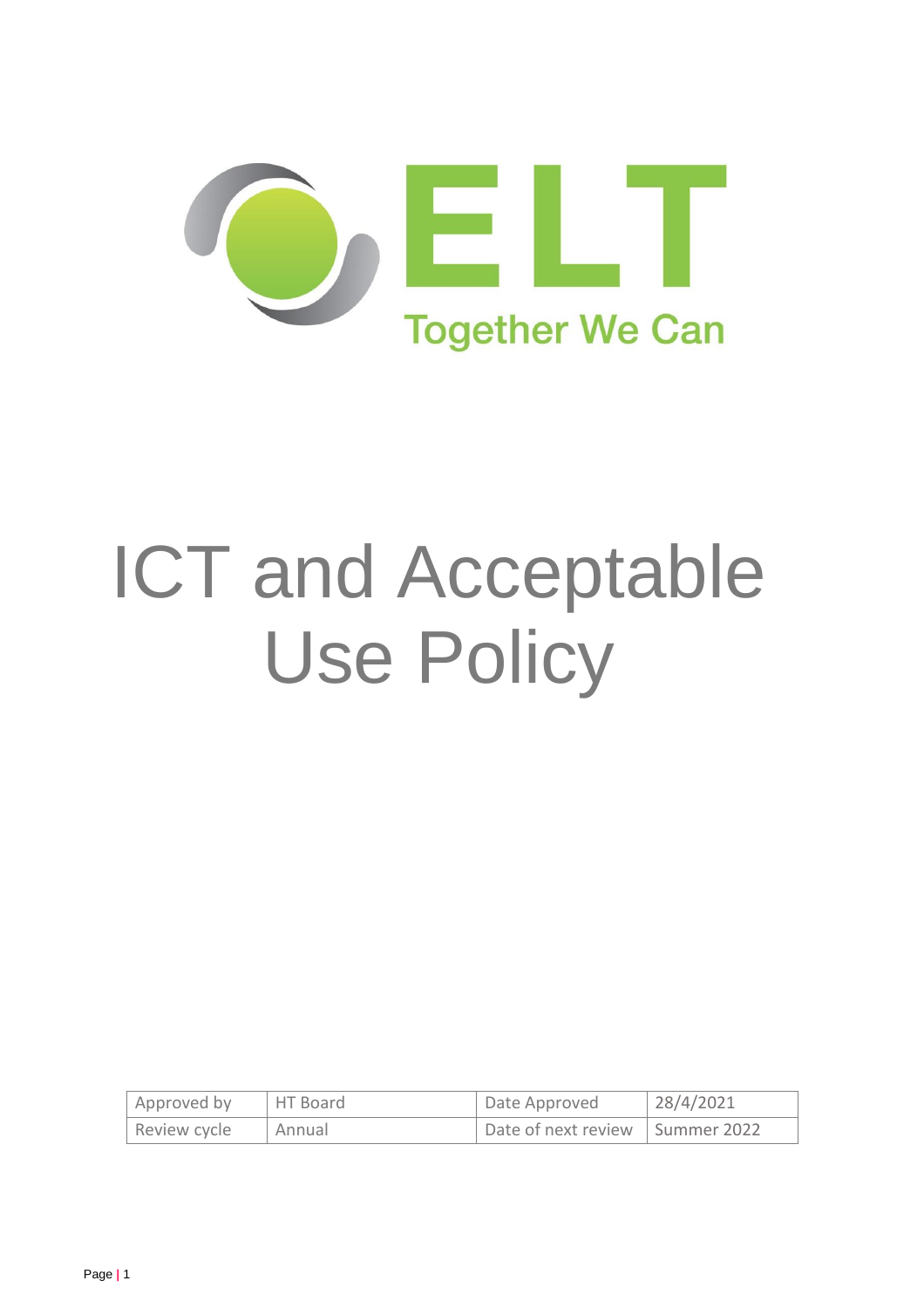# **Contents**

| Appendix 2: Acceptable use of the internet: agreement for parents and carers  13      |
|---------------------------------------------------------------------------------------|
|                                                                                       |
|                                                                                       |
| Appendix 5: Acceptable use agreement for staff, governors, volunteers and visitors 15 |
|                                                                                       |
|                                                                                       |
|                                                                                       |

# <span id="page-1-0"></span>**1. Introduction and aims**

ICT is an integral part of the way our Trust works, and is a critical resource for pupils, staff, governors, volunteers and visitors. It supports teaching and learning, pastoral and administrative functions of our schools.

However, the ICT resources and facilities our Trust uses also pose risks to data protection, online safety and safeguarding.

This policy aims to:

- Set guidelines and rules on the use of Trust ICT resources for staff, pupils, parents and governors
- Establish clear expectations for the way all members of the Trust's school communities engage with each other online
- Support the Trust's policy on data protection, online safety and safeguarding
- Prevent disruption to the Trust or schools through the misuse, or attempted misuse, of ICT systems
- Support Trust schools in teaching pupils safe and effective internet and ICT use

This policy covers all users of our Trust's ICT facilities, including governors, staff, pupils, volunteers, contractors and visitors.

Breaches of this policy may be dealt with under our behaviour policies and staff code of conduct.

# <span id="page-1-1"></span>**2. Relevant legislation and guidance**

This policy refers to, and complies with, the following legislation and guidance: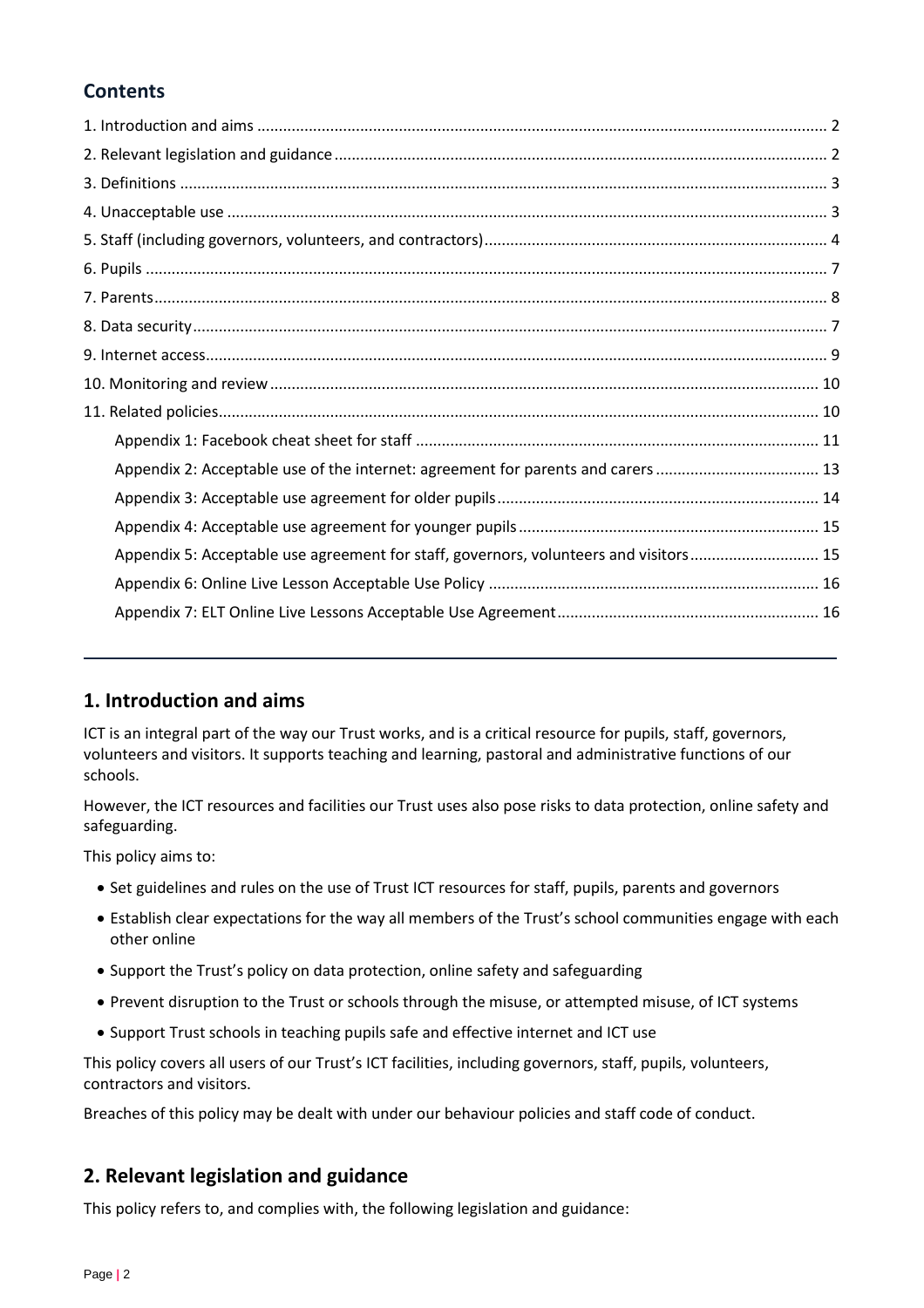- [Data Protection Act 2018](http://www.legislation.gov.uk/ukpga/2018/12/contents/enacted)
- [The General Data Protection Regulation](https://eur-lex.europa.eu/legal-content/EN/TXT/HTML/?uri=CELEX:32016R0679)
- [Computer Misuse Act 1990](https://www.legislation.gov.uk/ukpga/1990/18/contents)
- [Human Rights Act 1998](https://www.legislation.gov.uk/ukpga/1998/42/contents)
- [The Telecommunications \(Lawful Business Practice\) \(Interception of Communications\) Regulations 2000](https://www.legislation.gov.uk/uksi/2000/2699/regulation/3/made)
- [Education Act 2011](http://www.legislation.gov.uk/ukpga/2011/21/section/2/enacted)
- [Freedom of Information Act 2000](https://www.legislation.gov.uk/ukpga/2000/36/contents)
- [The Education and Inspections Act 2006](https://www.legislation.gov.uk/ukpga/2006/40/part/7/chapter/1)
- [Keeping Children Safe in Education 2018](https://www.gov.uk/government/publications/keeping-children-safe-in-education--2)
- [Searching, screening and confiscation: advice for schools](https://www.gov.uk/government/publications/searching-screening-and-confiscation)

# <span id="page-2-0"></span>**3. Definitions**

- **"ICT facilities":** includes all facilities, systems and services including but not limited to network infrastructure, desktop computers, laptops, tablets, phones, music players or hardware, software, websites, web applications or services, and any device system or service which may become available in the future which is provided as part of the ICT service
- **"Users":** anyone authorised by the Trust to use the ICT facilities, including governors, staff, pupils, volunteers, contractors and visitors
- **"Personal use":** any use or activity not directly related to the users' employment, study or purpose
- **"Authorised personnel":** employees authorised by the Trust to perform systems administration and/or monitoring of the ICT facilities
- **"Materials":** files and data created using the ICT facilities including but not limited to documents, photos, audio, video, printed output, web pages, social networking sites, and blogs

# <span id="page-2-1"></span>**4. Unacceptable use**

The following is considered unacceptable use of the Trust's ICT facilities by any member of the Trust community. Any breach of this policy may result in disciplinary or behaviour proceedings (see section 4.2 below).

Unacceptable use of the Trust's ICT facilities includes:

- Using ICT facilities to breach intellectual property rights or copyright
- Using ICT facilities to bully or harass someone else, or to promote unlawful discrimination
- Breaching the Trust or school's policies or procedures
- Any illegal conduct, or statements which are deemed to be advocating illegal activity
- Accessing, creating, storing, linking to or sending material that is pornographic, offensive, obscene or otherwise inappropriate
- Activity which defames or disparages the Trust and/or school, or risks bringing either into disrepute
- Sharing confidential information about the Trust, school, its pupils, or other members of the school community
- Connecting any device to the ICT network without approval from authorised personnel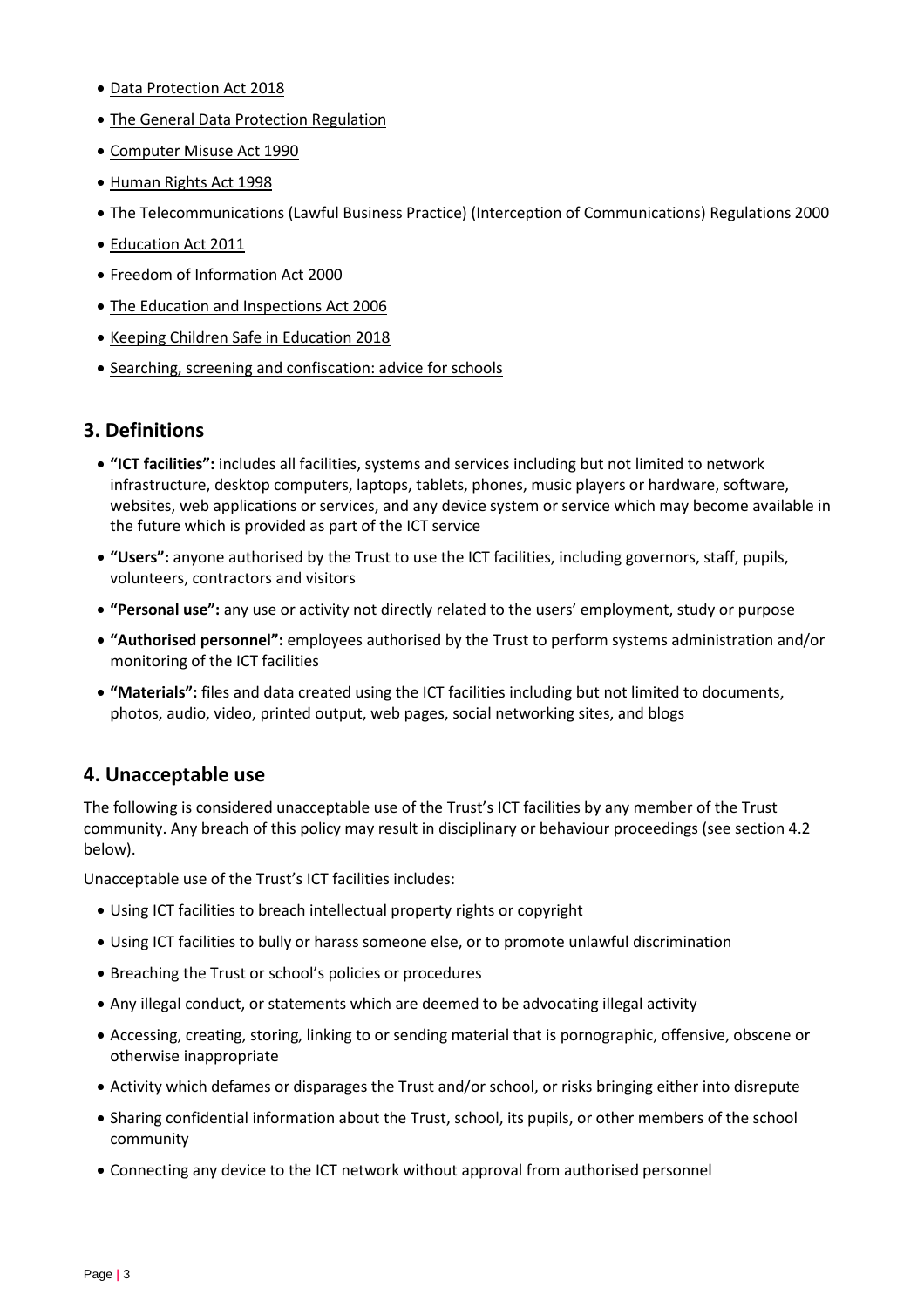- Setting up any software, applications, the use of web-based programs or web services on the school's network without approval by authorised personnel or creating or using any program, tool or item of software designed to interfere with the functioning of the ICT facilities, accounts or data. Approval needs to be given in the schools' IT Change Management meeting.
- Gaining, or attempting to gain, access to restricted areas of the network, or to any password-protected information, without approval from authorised personnel
- Allowing, encouraging, or enabling others to gain (or attempt to gain) unauthorised access to the Trust or school's ICT facilities
- Causing intentional damage to ICT facilities
- Removing, deleting or disposing of ICT equipment, systems, programs or information without permission by authorised personnel
- Causing a data breach by accessing, modifying, or sharing data (including personal data) to which a user is not supposed to have access, or without authorisation
- Using inappropriate or offensive language
- Promoting a private business, unless that business is directly related to the Trust
- Using websites or mechanisms to bypass the Trust and school's filtering mechanisms

This is not an exhaustive list. The Trust reserves the right to amend this list at any time. The Executive Headteacher and local SLTs will use professional judgement to determine whether any act or behaviour not on the list above is considered unacceptable use of the Trust's ICT facilities.

#### **4.1 Exceptions from unacceptable use**

Where the use of Trust ICT facilities is required for a purpose that would otherwise be considered an unacceptable use, exemptions to the policy may be granted at the headteacher's discretion.

This will need to be obtained in written form from the respective headteacher.

## **4.2 Sanctions**

Pupils and staff who engage in any of the unacceptable activity listed above may face disciplinary action in line with the specific school's policies for behaviour and staff conduct.

This may include the removal of access or specific functions of ICT provision, as decided by the SLT ICT lead in the specific school.

Individual school's behaviour policies can be found on the policy page of the school website.

The Trust's Code of Conduct and Disciplinary and Capability Procedure can be found in MS Teams in the ELT Staff team/General/HR Policies and Procedures.

# <span id="page-3-0"></span>**5. Staff (including governors, volunteers, and contractors)**

## **5.1 Access to Trust ICT facilities and materials**

The Trust Senior IT Support Officer in conjunction with the School Business Leader and SLT ICT lead manages access to the school's ICT facilities and materials for school staff. That includes, but is not limited to:

- Computers, laptops, tablets and other devices
- Access permissions for certain programmes or files

Staff will be provided with unique log-in/account information and passwords that they must use when accessing the school's ICT facilities.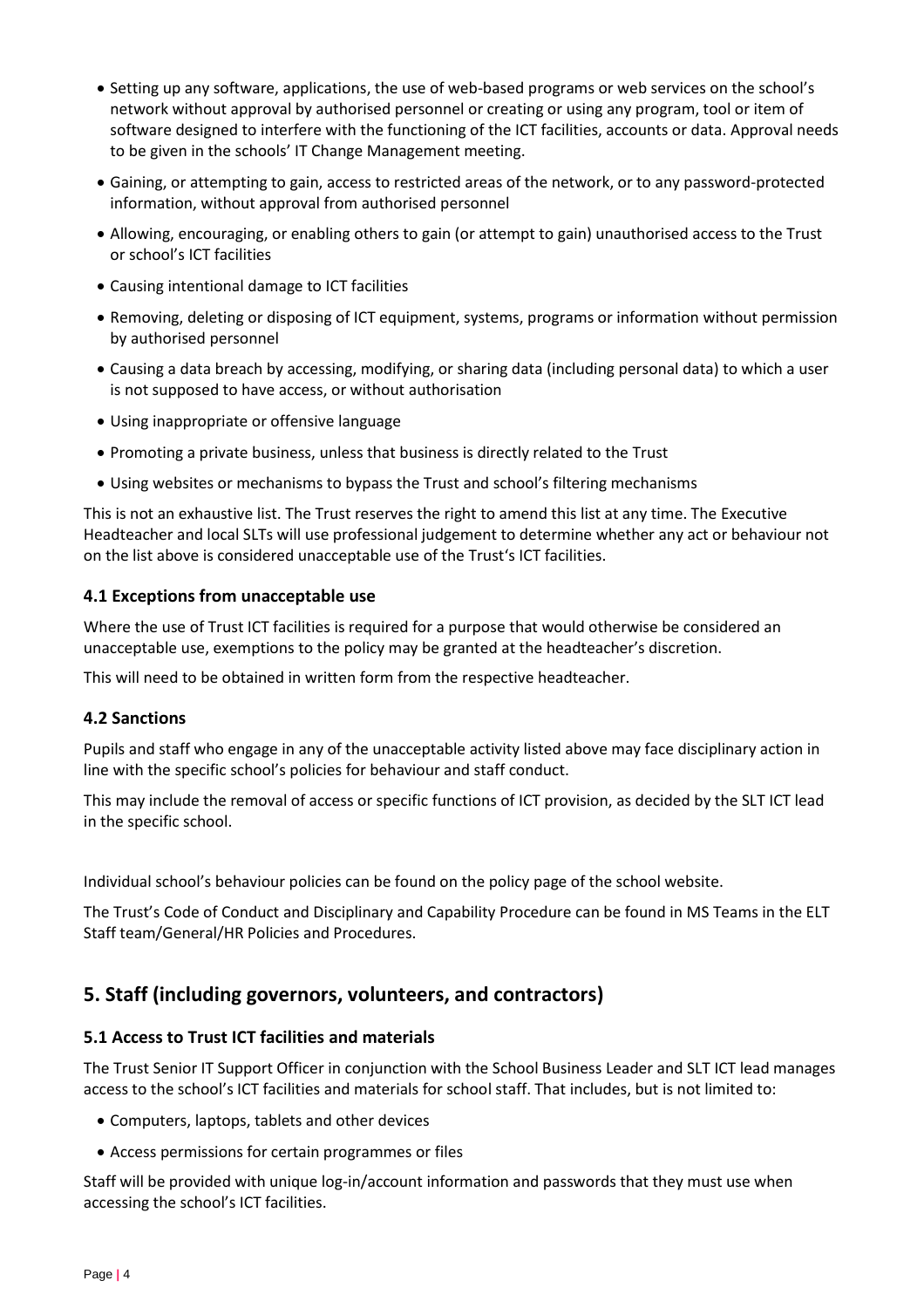Staff who have access to files they are not authorised to view or edit, or who need their access permissions updated or changed, should contact the Senior IT Support Officer.

#### **5.1.2 Online Live Lessons**

Staff across the trust may be required to deliver remote lessons online. This policy will apply to the use of facilities and materials to conduct these. The running of such sessions is covered by Appendix 6.

#### **5.1.2 Use of phones and email**

The school provides each member of staff with an email address.

This email account should be used for work purposes only.

All work-related business should be conducted using the email address the school has provided.

Staff must not share their personal email addresses with parents and pupils and must not send any workrelated materials using their personal email account.

Staff must take care with the content of all email messages, as incorrect or improper statements can give rise to claims for discrimination, harassment, defamation, breach of confidentiality or breach of contract.

Email messages are required to be disclosed in legal proceedings or in response to requests from individuals under the Data Protection Act 2018 in the same way as paper documents. Deletion from a user's inbox does not mean that an email cannot be recovered for the purposes of disclosure. All email messages should be treated as potentially retrievable.

Staff must take extra care when sending sensitive or confidential information by email. Any attachments containing sensitive or confidential information should be encrypted so that the information is only accessible by the intended recipient.

If staff receive an email in error, the sender should be informed, and the email deleted. If the email contains sensitive or confidential information, the user must not make use of that information or disclose that information.

If staff send an email in error which contains the personal information of another person, they must inform the Senior IT Support Officer immediately and follow our data breach procedure.

Staff must not give their personal phone numbers to parents or pupils. Staff must use phones provided by the school to conduct all work-related business unless given written permission to use a personal device by the Headteacher of their respective school. In this rare instance, staff must call with their number being withheld if using to contact parents or families of the school.

School phones must not be used for personal matters.

Staff who are provided with mobile phones as equipment for their role must abide by the same rules for ICT acceptable use as set out in section 4.

The school will not record in-coming and out-going phone conversations.

## **5.2 Personal use**

Staff are permitted to occasionally use school ICT facilities for personal use subject to certain conditions set out below. Personal use of ICT facilities must not be overused or abused. The School Business Leader (SBL) or Headteacher may withdraw permission for it at any time or restrict access at their discretion.

Personal use is permitted provided that such use:

- Does not take place during contact time/teaching hours
- Does not constitute 'unacceptable use', as defined in section 4
- Takes place when no pupils are present
- Does not interfere with their jobs, or prevent other staff or pupils from using the facilities for work or educational purposes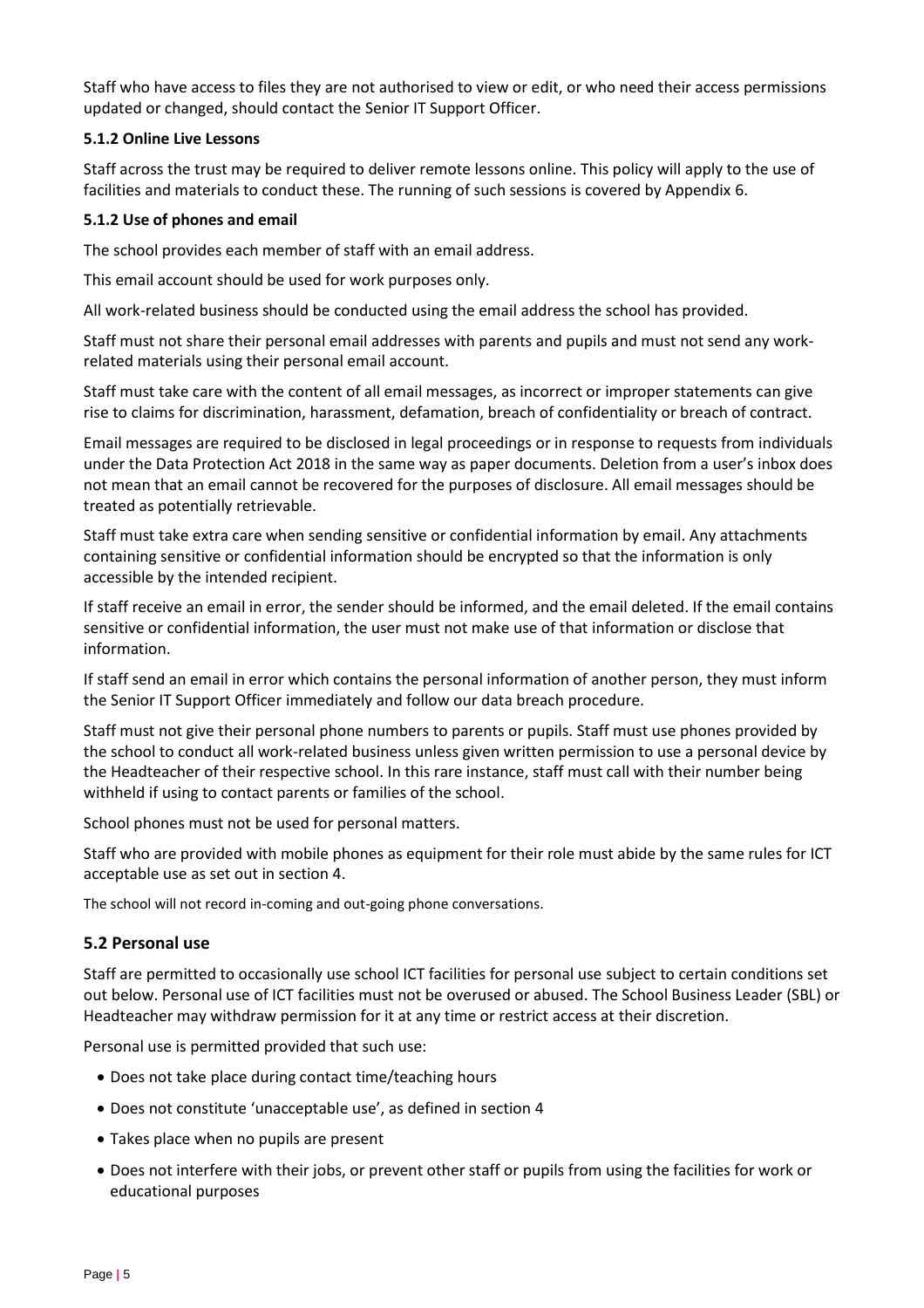Staff may not use the school's ICT facilities to store personal non-work-related information or materials (such as music, videos, or photos).

Staff should be aware that use of the school's ICT facilities for personal use may put personal communications within the scope of the school's ICT monitoring activities (see section 5.5). Where breaches of this policy are found, disciplinary action may be taken.

Staff are also permitted to use their personal devices (such as mobile phones or tablets) in line with the Trust's Online Safety and Mobile Phone Policy to access Trust and school cloud infrastructure as long as this does not constitute 'unacceptable use', as defined in section 4.

Staff should be aware that personal use of ICT (even when not using school ICT facilities) can impact on their employment by, for instance putting personal details in the public domain, where pupils and parents could see them.

Staff should take care to follow the school's guidelines on social media (see appendix 1) and use of email (see section 5.1.1) to protect themselves online and avoid compromising their professional integrity.

#### **5.2.1 Personal social media accounts**

Members of staff should ensure that their use of social media, either for work or personal purposes, is appropriate at all times.

The school has guidelines for staff on appropriate security settings for Facebook and social media accounts (see appendix 1).

#### **5.3 Remote access**

The Trust operates a cloud-based ICT solution that is provided by Microsoft. All documents, interactions, communication and participation within this solution is deemed to be ICT facilities of the Trust. All files and data within the Microsoft environment are deemed to be materials covered by this policy.

We allow staff to access the other parts of some school's ICT facilities and materials remotely.

We offer a remote desktop service which is monitored by ICT support. You will need to use your school email and password to access this. Details on how to access this is in the relevant school's staff handbook.

Staff accessing the school's ICT facilities and materials remotely must abide by the same rules as those accessing the facilities and materials on-site. Staff must be particularly vigilant if they use the school's ICT facilities outside the school and take such precautions as the Senior IT Support Officer /SBL may require from time to time against importing viruses or compromising system security.

Our ICT facilities contain information which is confidential and/or subject to data protection legislation. Such information must be treated with extreme care and in accordance with our data protection policy.

## **5.4 School social media accounts**

Schools in the Trust have official Facebook, Twitter and Instagram pages. These are managed by staff members who have been authorised to manage, or post to, the account. Those without such permission must not access or attempt to access the account.

The Trust has guidelines for what can and cannot be posted on its social media accounts. Those who are authorised to manage the account must ensure they abide by these guidelines at all times.

#### **5.5 Monitoring of school network and use of ICT facilities**

The Trust reserves the right for the central team and each school to monitor the use of its ICT facilities and network. This includes, but is not limited to, monitoring of:

- Internet sites visited
- Bandwidth usage
- Email accounts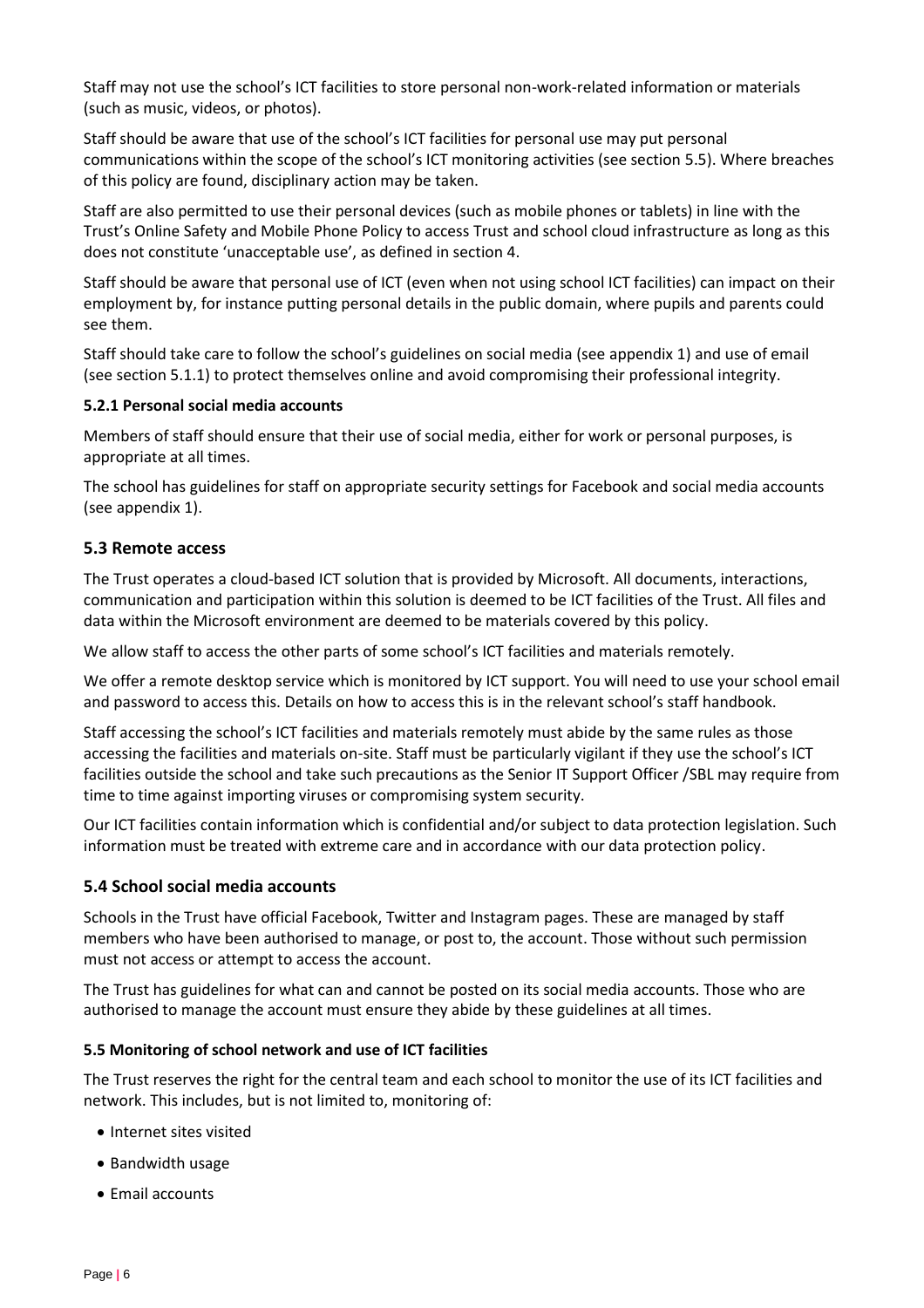- Telephone calls
- User activity/access logs
- Any other electronic communications

Only authorised ICT staff may inspect, monitor, intercept, assess, record and disclose the above, to the extent permitted by law.

Each school monitors ICT use in order to:

- Obtain information related to school business
- Investigate compliance with school policies, procedures and standards
- Ensure effective school and ICT operation
- Conduct training or quality control exercises
- Prevent or detect crime
- Comply with a subject access request, Freedom of Information Act request, or any other legal obligation

# <span id="page-6-0"></span>**6. Pupils**

## **6.1 Access to ICT facilities**

The trust will oversee the procurement of all equipment purchases for each school to ensure consistency in product across all schools. The access granted to students to use these facilities will be at the direction of each school's SLT and the rules they set out relating to use of specific rooms, locations and equipment during the school day, after hours and off site.

#### **6.2 Search and deletion**

Under the Education Act 2011, and in line with the Department for Education's guidance on searching, [screening and confiscation](https://www.gov.uk/government/publications/searching-screening-and-confiscation), the school has the right to search pupils' phones, computers or other devices for pornographic images or any other data or items banned under school rules or legislation.

The school can, and will, delete files and data found on searched devices if we believe the data or file has been, or could be, used to disrupt teaching or break the school's rules.

## **6.3 Unacceptable use of ICT and the internet outside of school**

Schools will sanction pupils, in line with their respective behaviour policy, if a pupil engages in any of the following **at any time** (even if they are not on school premises):

- Using ICT or the internet to breach intellectual property rights or copyright
- Using ICT or the internet to bully or harass someone else, or to promote unlawful discrimination
- Breaching the school's policies or procedures
- Any illegal conduct, or statements which are deemed to be advocating illegal activity
- Accessing, creating, storing, linking to or sending material that is pornographic, offensive, obscene or otherwise inappropriate
- Activity which defames or disparages the school, or risks bringing the school into disrepute
- Sharing confidential information about the school, other pupils, or other members of the school community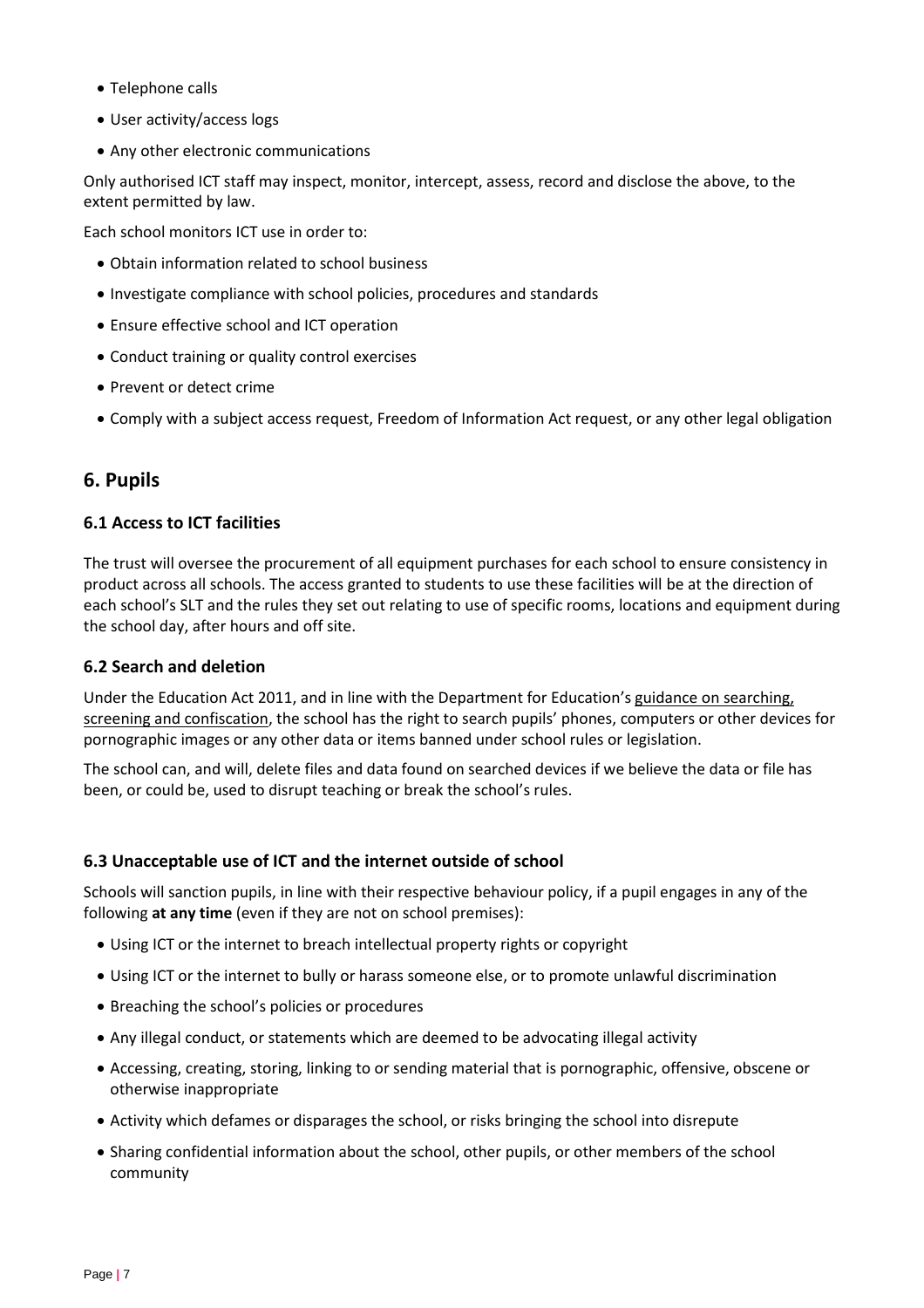- Gaining or attempting to gain access to restricted areas of the network, or to any password protected information, without approval from authorised personnel
- Allowing, encouraging, or enabling others to gain (or attempt to gain) unauthorised access to the school's ICT facilities
- Causing intentional damage to ICT facilities or materials
- Causing a data breach by accessing, modifying, or sharing data (including personal data) to which a user is not supposed to have access, or without authorisation
- Using inappropriate or offensive language

Sanctions for misuse will be decided upon by following the respective school's behaviour policy.

# <span id="page-7-0"></span>**7. Parents**

#### **7.1 Access to ICT facilities and materials**

Parents do not have access to the school's ICT facilities as a matter of course.

However, parents working for, or with, the Trust or a school in an official capacity (for instance, as a volunteer or as a member of the PTA) may be granted an appropriate level of access, or be permitted to use the school's facilities at the headteacher's discretion.

Where parents are granted access in this way, they must abide by this policy as it applies to staff.

Parents must not use pupil accounts to communicate with staff in the trust. They need to use appropriate communication channels as set out by each individual school. This is likely to be using the parent's own email address to email the relevant member of staff.

#### **7.2 Communicating with or about the school online**

We believe it is important to model for pupils, and help them learn, how to communicate respectfully with, and about, others online.

Parents play a vital role in helping model this behaviour for their children, especially when communicating with the school through our website and social media channels.

We ask parents to sign the agreement in appendix 2.

#### <span id="page-7-1"></span>**8. Data security**

The school takes steps to protect the security of its computing resources, data and user accounts. However, the school cannot guarantee security. Staff, pupils, parents and others who use the school's ICT facilities should use safe computing practices at all times.

#### **8.1 Passwords**

All users of the Trust ICT facilities should set strong passwords for their accounts and keep these passwords secure.

Users are responsible for the security of their passwords and accounts, and for setting permissions for accounts and files they control.

Members of staff or pupils who disclose account or password information may face disciplinary action. Parents or volunteers who disclose account or password information may have their access rights revoked.

Passwords are required to be updated by all users once every 3 months to provide enhanced security.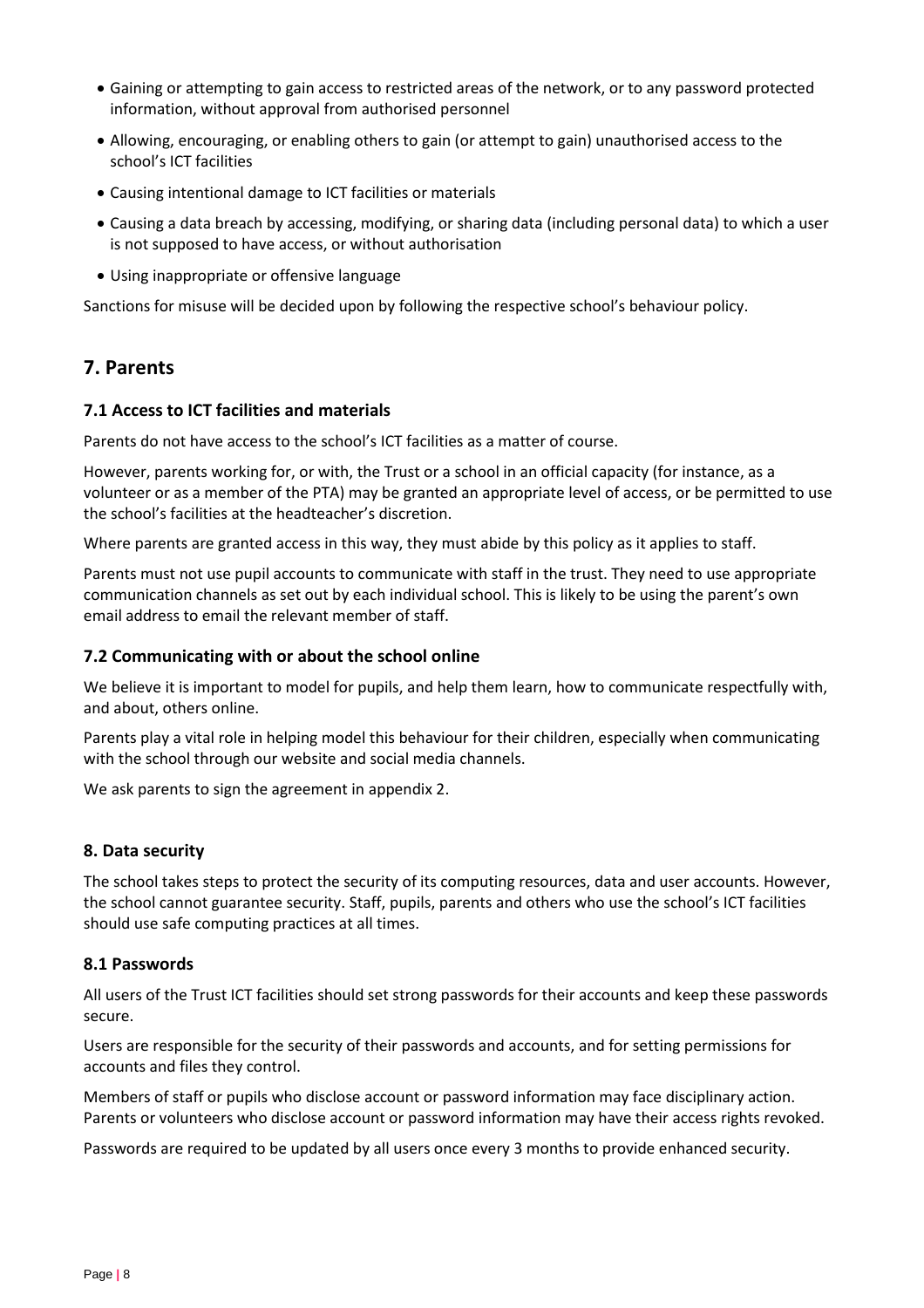Password resets will only be processed when it is verifiable that the owner of the account is requesting this. When a student is not on site and requires a reset each school will have a specific protocol for doing this to ensure data protection legislation is followed.

# **8.2 Software updates, firewalls, and anti-virus software**

All the Trust's schools' ICT devices that support software updates, security updates, and anti-virus products will be configured to perform such updates regularly or automatically.

Users must not circumvent or make any attempt to circumvent the administrative, physical and technical safeguards we implement and maintain to protect personal data and the school's ICT facilities.

Any personal devices using the school's network must all be configured in this way.

# **8.3 Data protection**

All personal data must be processed and stored in line with data protection regulations and the school's data protection policy.

## **8.4 Access to facilities and materials**

All users of the Trust's ICT facilities will have clearly defined access rights to the Trust and specific school systems, files and devices.

These access rights are managed by each school's ICT support.

Users should not access, or attempt to access, systems, files or devices to which they have not been granted access. If access is provided in error, or if something a user should not have access to is shared with them, they should alert ICT Support immediately.

Users must always log out of systems and lock their equipment when they are not in use to avoid any unauthorised access. Equipment and systems should always be logged out of and closed down completely at the end of each working day.

## **8.5 Encryption**

The Trust and schools ensure that its devices and systems have an appropriate level of encryption. USB memory stick should not be used. All documents should be accessed and saved using OneDrive, Teams and Sharepoint.

School staff may only use personal devices to access school data, work remotely, or take personal data (such as pupil information) out of school if they are unable to access and use the approved Microsoft Office 365 cloud environment and have been specifically authorised to do so by the headteacher.

Use of such personal devices will only be authorised if the devices have appropriate levels of security and encryption, as defined by ICT support.

# <span id="page-8-0"></span>**9. Internet access**

Each school internet connection and wifi network is secured. The internet is filtered with high level restrictions on what can and cannot be accessed. The ICT Support team monitor the functioning of this. Should a specific site appear to any staff as being inappropriate, they must notify ICT support and the School Business Lead.

## **9.1 Pupils**

Pupil access to Wi-Fi in schools across the trust will be managed by individual guidelines relevant to their context

## **9.2 Parents and visitors**

Parents and visitors to a school will not be permitted to use the school's Wi-Fi unless specific authorisation is granted by the headteacher.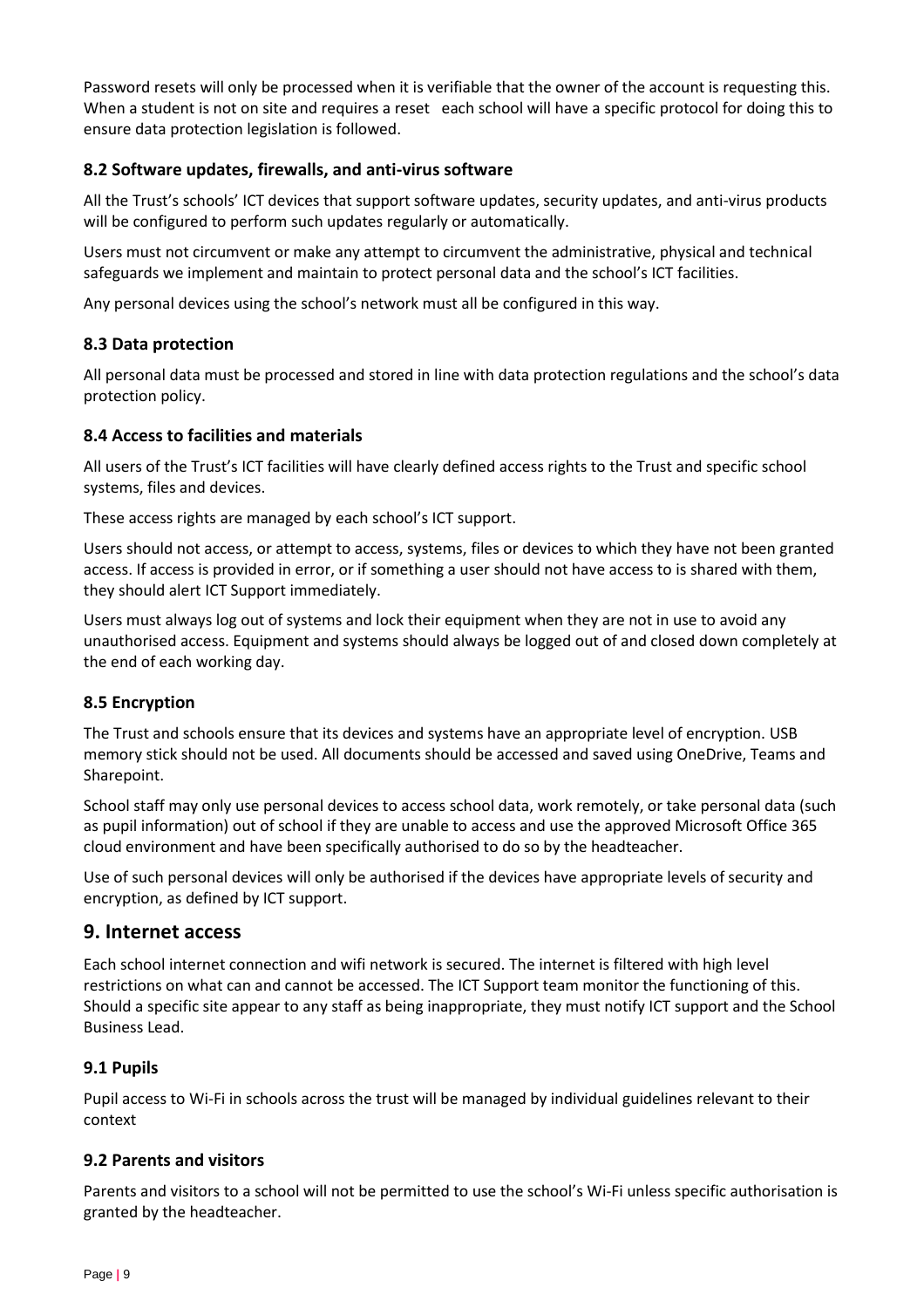The headteacher will only grant authorisation if:

- Parents are working with the school in an official capacity (e.g. as a volunteer or as a member of the PTA)
- Visitors need to access the school's Wi-Fi in order to fulfil the purpose of their visit (for instance, to access materials stored on personal devices as part of a presentation or lesson plan)

Staff must not give the Wi-Fi password to anyone who is not authorised to have it. Doing so could result in disciplinary action.

# <span id="page-9-0"></span>**10. Monitoring and review**

The Executive Headteacher, ELT SLT and local school SLT monitor the implementation of this policy, including ensuring that it is updated to reflect the needs and circumstances of the school.

This policy will be reviewed every year.

# <span id="page-9-1"></span>**11. Related policies**

This policy should be read alongside the:

- Online Safety and Mobile Phone Policy
- Child Protection and Safeguarding Policy
- Behaviour Policy
- Disciplinary and Capability Procedure ELT
- Code of Conduct ELT
- Data Protection Policy ELT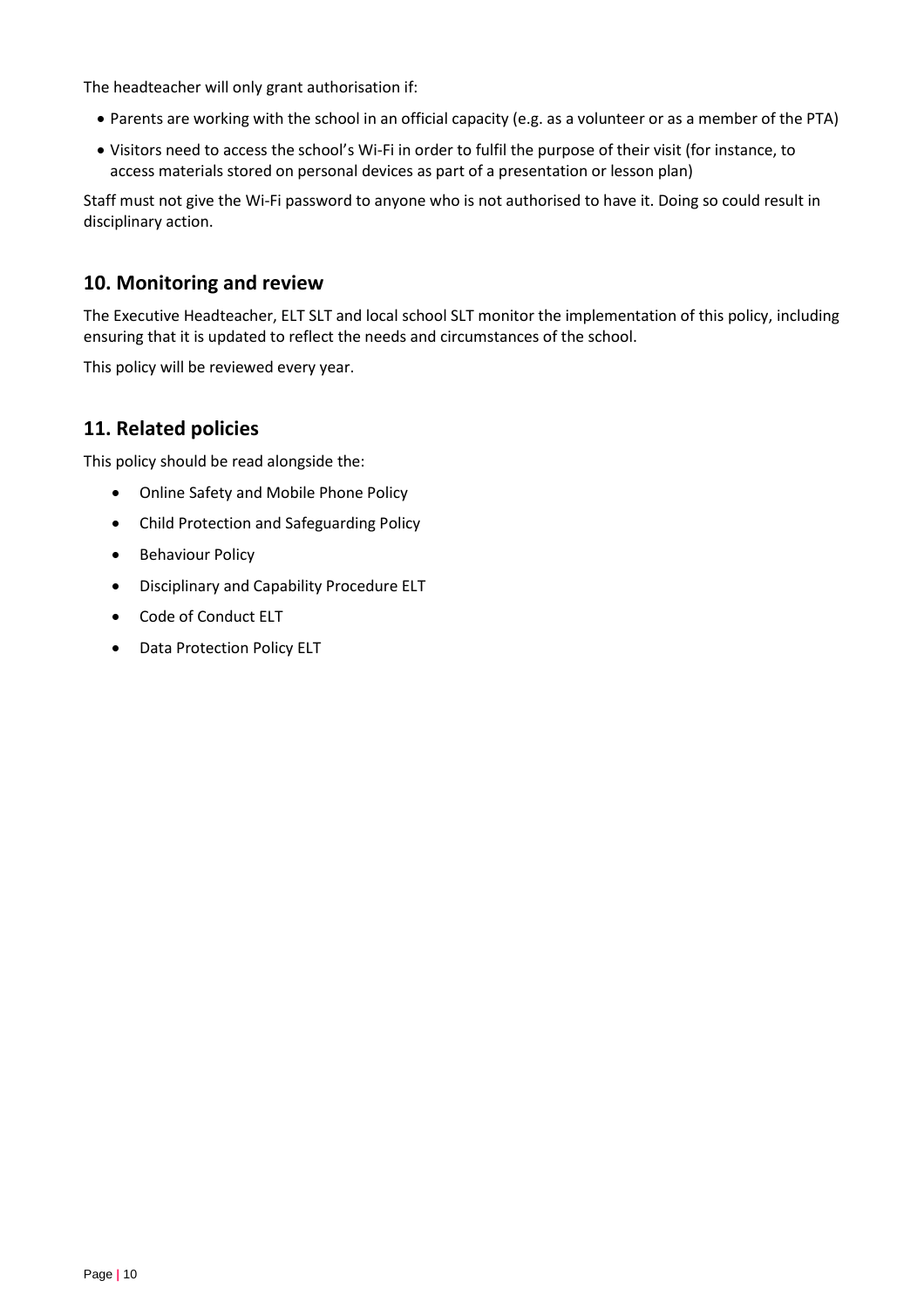# <span id="page-10-0"></span>**Don't accept friend requests from pupils on social media**

#### **10 rules for school staff on Facebook and social media platforms**

- 1. Change your display name for personal accounts– use your first and middle name, use a maiden name, or put your surname backwards instead
- 2. Change your profile picture to something unidentifiable, or if not, ensure that the image is professional
- 3. Check your privacy settings regularly
- 4. Be careful about tagging other staff members in images or posts
- 5. Don't share anything publicly that you wouldn't be just as happy showing your pupils/employer
- 6. Don't use social media sites during school hours
- 7. Don't make comments about your job, your colleagues, our school or your pupils online once it's out there, it's out there
- 8. Don't associate yourself with the school on your profile (e.g. by setting it as your workplace, or by 'checking in' at a school event)
- 9. Don't link your work email address to your social media accounts. Anyone who has this address (or your personal email address/mobile number) is able to find you using this information
- 10. Do not activate desktop or browser notifications on a work device as this may interfere with the delivery of a lesson

## **Check your privacy settings**

- Change the visibility of your posts and photos to **'Friends only'**, rather than 'Friends of friends'. Otherwise, pupils and their families may still be able to read your posts, see things you've shared and look at your pictures if they're friends with anybody on your contacts list
- Don't forget to check your **old posts and photos** go t[o bit.ly/2MdQXMN](https://www.facebook.com/help/iphone-app/236898969688346?helpref=uf_permalink) to find out how to limit the visibility of previous posts
- The public may still be able to see posts you've **'liked'**, even if your profile settings are private, because this depends on the privacy settings of the original poster
- **Google your name** to see what information about you is visible to the public
- Prevent search engines from indexing your profile so that people can't **search for you by name** go to [bit.ly/2zMdVht t](https://www.facebook.com/help/124518907626945?helpref=faq_content)o find out how to do this
- Remember that **some information is always public**; your display name, profile picture, cover photo, user ID (in the URL for your profile), country, age range and gender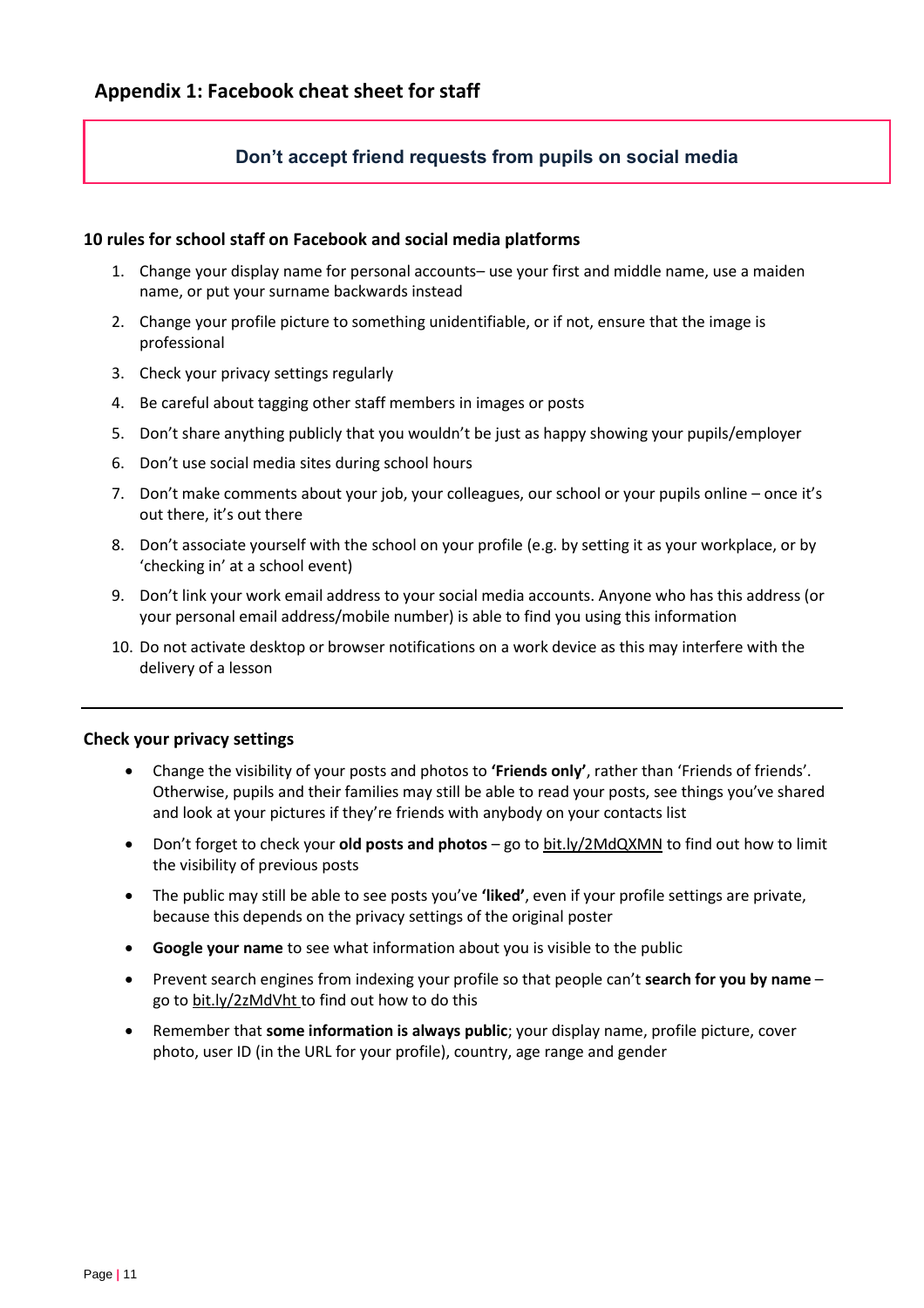## **What do to if…**

#### **A pupil adds you on social media**

- In the first instance, ignore and delete the request. Block the pupil from viewing your profile
- Check your privacy settings again, and consider changing your display name or profile picture
- If the pupil asks you about the friend request in person, tell them that you're not allowed to accept friend requests from pupils and that if they persist, you'll have to notify senior leadership and/or their parents. If the pupil persists, take a screenshot of their request and any accompanying messages
- Notify the senior leadership team or the headteacher about what's happening

#### **A parent adds you on social media**

- It is at your discretion whether to respond. Bear in mind that:
- Responding to one parent's friend request or message might set an unwelcome precedent for both you and other teachers at the school
- Pupils may then have indirect access through their parent's account to anything you post, share, comment on or are tagged in
- If you wish to decline the offer or ignore the message, consider drafting a stock response to let the parent know that you're doing so

#### **You're being harassed on social media, or somebody is spreading something offensive about you**

- **Do not** retaliate or respond in any way
- Save evidence of any abuse by taking screenshots and recording the time and date it occurred
- Report the material to Facebook or the relevant social network and ask them to remove it
- If the perpetrator is a current pupil or staff member, our mediation and disciplinary procedures are usually sufficient to deal with online incidents
- If the perpetrator is a parent or other external adult, a senior member of staff should invite them to a meeting to address any reasonable concerns or complaints and/or request they remove the offending comments or material
- If the comments are racist, sexist, of a sexual nature or constitute a hate crime, you or a senior leader should consider contacting the police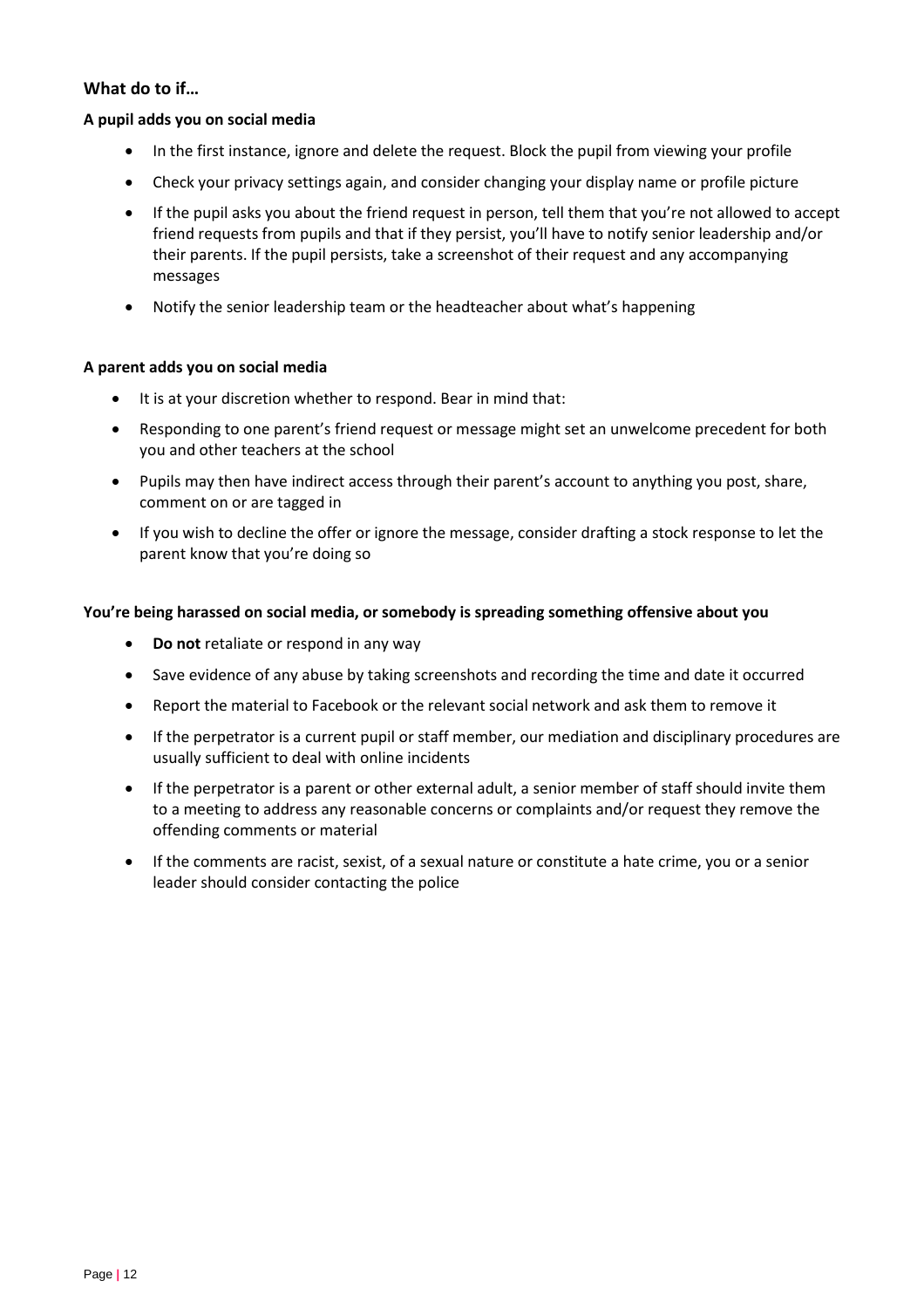# **Appendix 2: Acceptable use of the internet: agreement for parents and carers**

#### <span id="page-12-0"></span>**Acceptable use of the internet: agreement for parents and carers**

**Name of parent/carer:** 

#### **Name of child:**

Online channels are an important way for parents/carers to communicate with, or about, our school. The school uses the following channels:

- Email/text for parents (for school announcements and information)
- School communication apps (Eg: Edulink One/Scopay)

When communicating with the school via official communication channels, or using private/independent channels to talk about the school, I will:

- Be respectful towards members of staff, and the school, at all times
- Be respectful of other parents/carers and children
- Direct any complaints or concerns through the school's official channels, so they can be dealt with in line with the school's complaints procedure

I will not:

- Use my child's school account (including email and Teams) to attempt to communicate with the school, I will use the approved communication avenues to contact staff (e.g. email, phone call, EduLink One)
- Use private groups, the school's Facebook page, community Facebook pages, WhatsApp or personal social media to complain about or criticise members of staff or the school. This is not constructive and the school can't improve or address issues if they aren't raised in an appropriate way
- Use private groups, the school's Facebook page, WhatsApp or personal social media to complain about, or try to resolve, a behaviour issue involving other pupils. I will contact the school and speak to the appropriate member of staff if I'm aware of a specific behaviour issue or incident
- Upload or share photos or videos on social media or via text message/WhatsApp of any child other than my own, unless I have the permission of other children's parents/carers

| Signed: | Date: |
|---------|-------|
|         |       |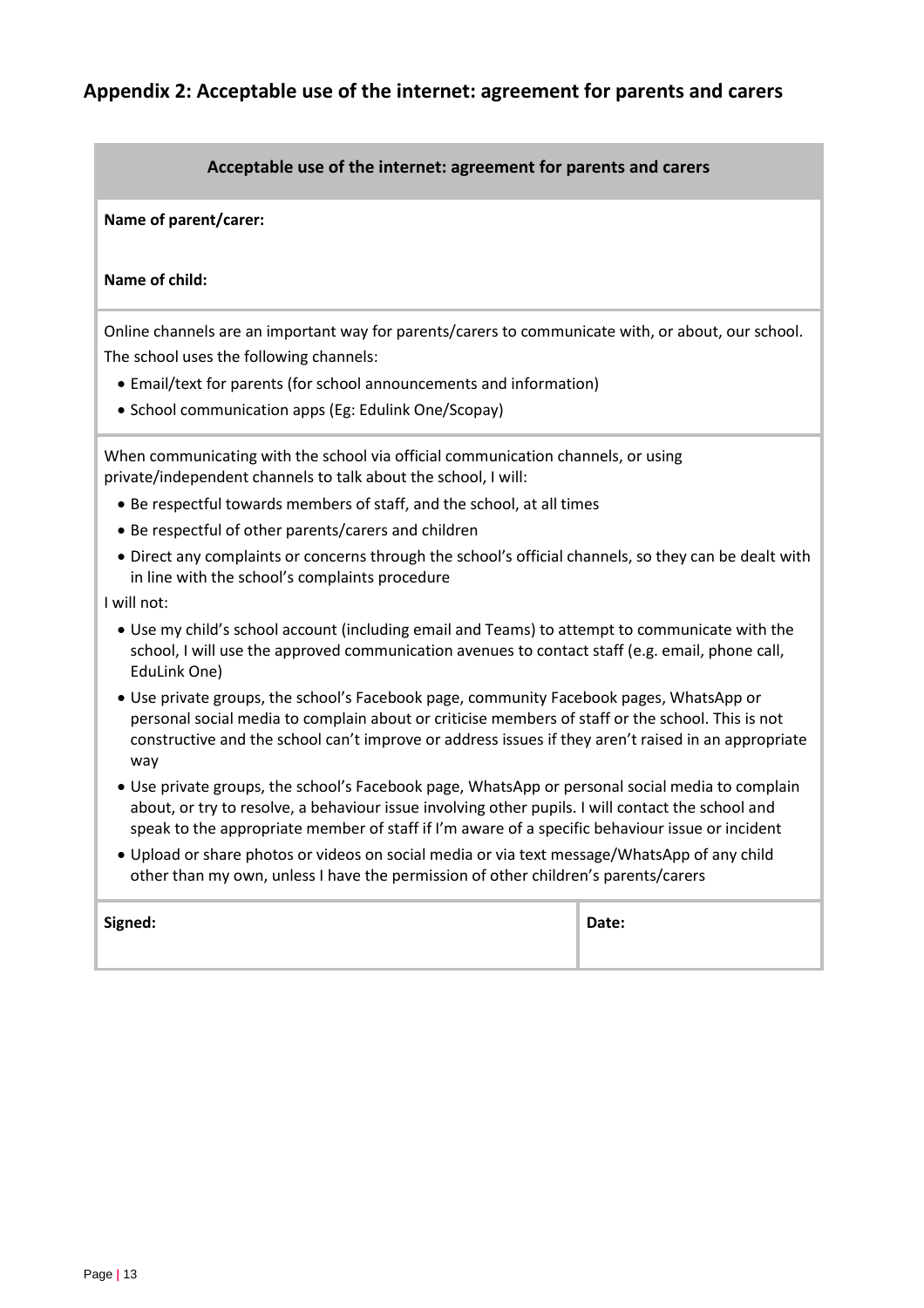# <span id="page-13-0"></span>**Appendix 3: Acceptable use agreement for older pupils**

# **Acceptable use of the school's ICT facilities and internet: agreement for pupils and parents/carers**

#### **Name of pupil:**

#### **When using the school's ICT facilities and accessing the internet in school, I will not:**

- Use them for a non-educational purpose
- Use them without a teacher being present, or without a teacher's permission
- Use them to break school rules
- Access any inappropriate websites
- Access social networking sites (unless my teacher has expressly allowed this as part of a learning activity)
- Use chat rooms that are not authorised by the school
- Open any attachments in emails, or follow any links in emails, without first checking with a teacher
- Use any image of another student or member of the public as my profile picture
- Use any inappropriate language when communicating online, including in emails
- Share my password with others or log in to the school's network using someone else's details
- Bully other people

I understand that the school will monitor the websites I visit and my use of the school's ICT facilities and systems.

I will immediately let a teacher or other member of staff know if I find any material which might upset, distress or harm me or others.

I will always use the school's ICT systems and internet responsibly.

I understand that the school can discipline me if I do certain unacceptable things online, even if I'm not in school when I do them.

| Signed (pupil):                                                                                                                                                                                                                                                                                                                                                            | Date: |  |
|----------------------------------------------------------------------------------------------------------------------------------------------------------------------------------------------------------------------------------------------------------------------------------------------------------------------------------------------------------------------------|-------|--|
| <b>Parent/carer agreement:</b> I agree that my child can use the school's ICT systems and internet when<br>appropriately supervised by a member of school staff. I agree to the conditions set out above for<br>pupils using the school's ICT systems and internet, and for using personal electronic devices in school,<br>and will make sure my child understands these. |       |  |
| Signed (parent/carer):                                                                                                                                                                                                                                                                                                                                                     | Date: |  |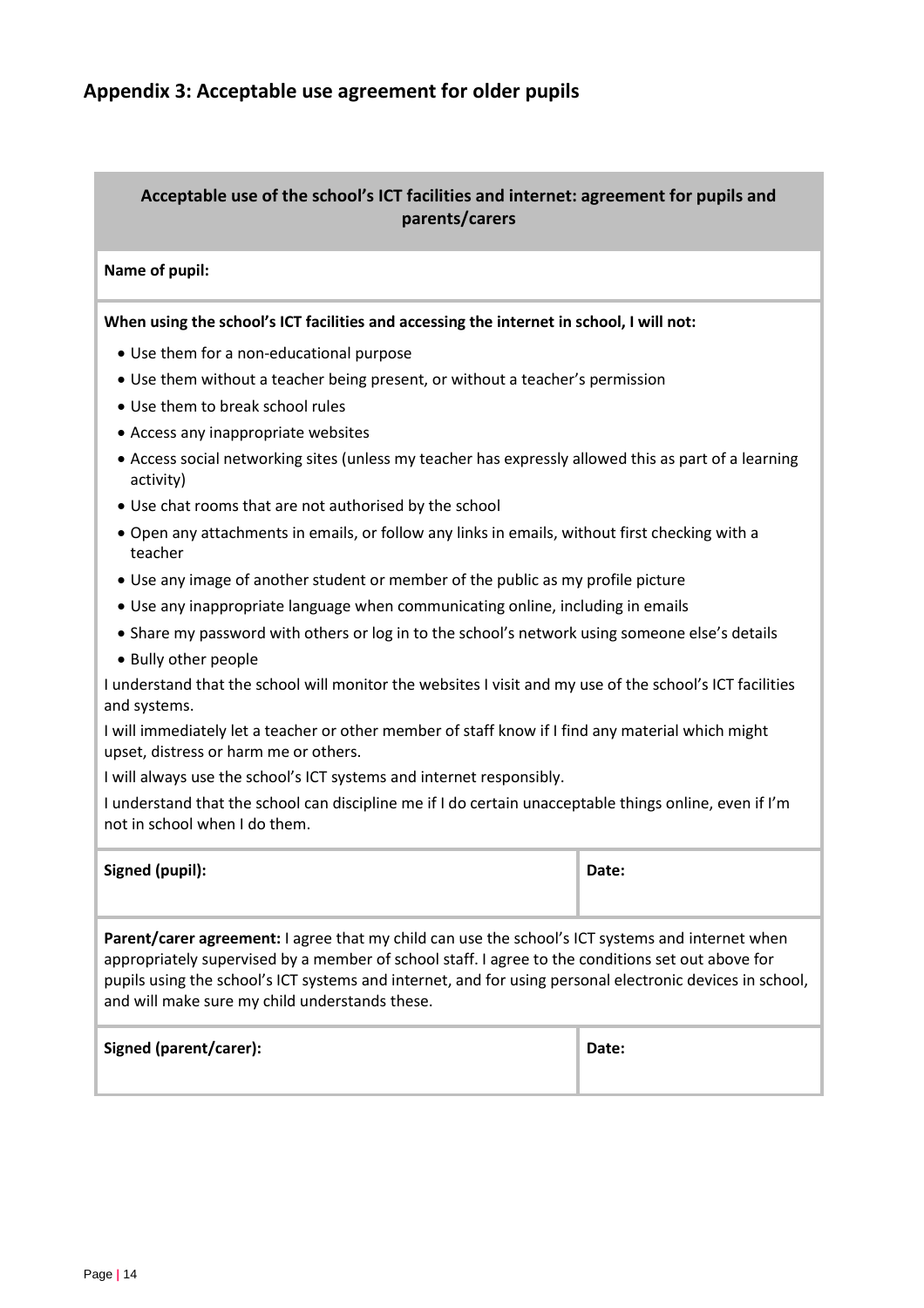# <span id="page-14-0"></span>**Acceptable use of the school's ICT facilities and internet: agreement for pupils and parents/carers**

#### **Name of pupil:**

## **When I use the school's ICT facilities (like computers and equipment) and get on the internet in school, I will not:**

- Use them without asking a teacher first, or without a teacher in the room with me
- Use them to break school rules
- Go on any inappropriate websites
- Go on Facebook or other social networking sites (unless my teacher said I could as part of a lesson)
- Use chat rooms
- Open any attachments in emails, or click any links in emails, without checking with a teacher first
- Use unkind or rude language when talking to other people online or in emails
- Share my password with others or log in using someone else's name or password
- Bully other people

I understand that the school will check the websites I visit and how I use the school's computers and equipment. This is so that they can help keep me safe and make sure I'm following the rules.

I will tell a teacher or a member of staff I know immediately if I find anything on a school computer or online that upsets me, or that I know is mean or wrong.

I will always be responsible when I use the school's ICT systems and internet.

I understand that there will be consequences in line with our behaviour policy if I do certain unacceptable things online, even if I'm not in school when I do them.

| Signed (pupil): | Date: |
|-----------------|-------|
|                 |       |

**Parent/carer agreement:** I agree that my child can use the school's ICT systems and internet when appropriately supervised by a member of school staff. I agree to the conditions set out above for pupils using the school's ICT systems and internet, and for using personal electronic devices in school, and will make sure my child understands these.

| Signed (parent/carer): | Date: |
|------------------------|-------|
|                        |       |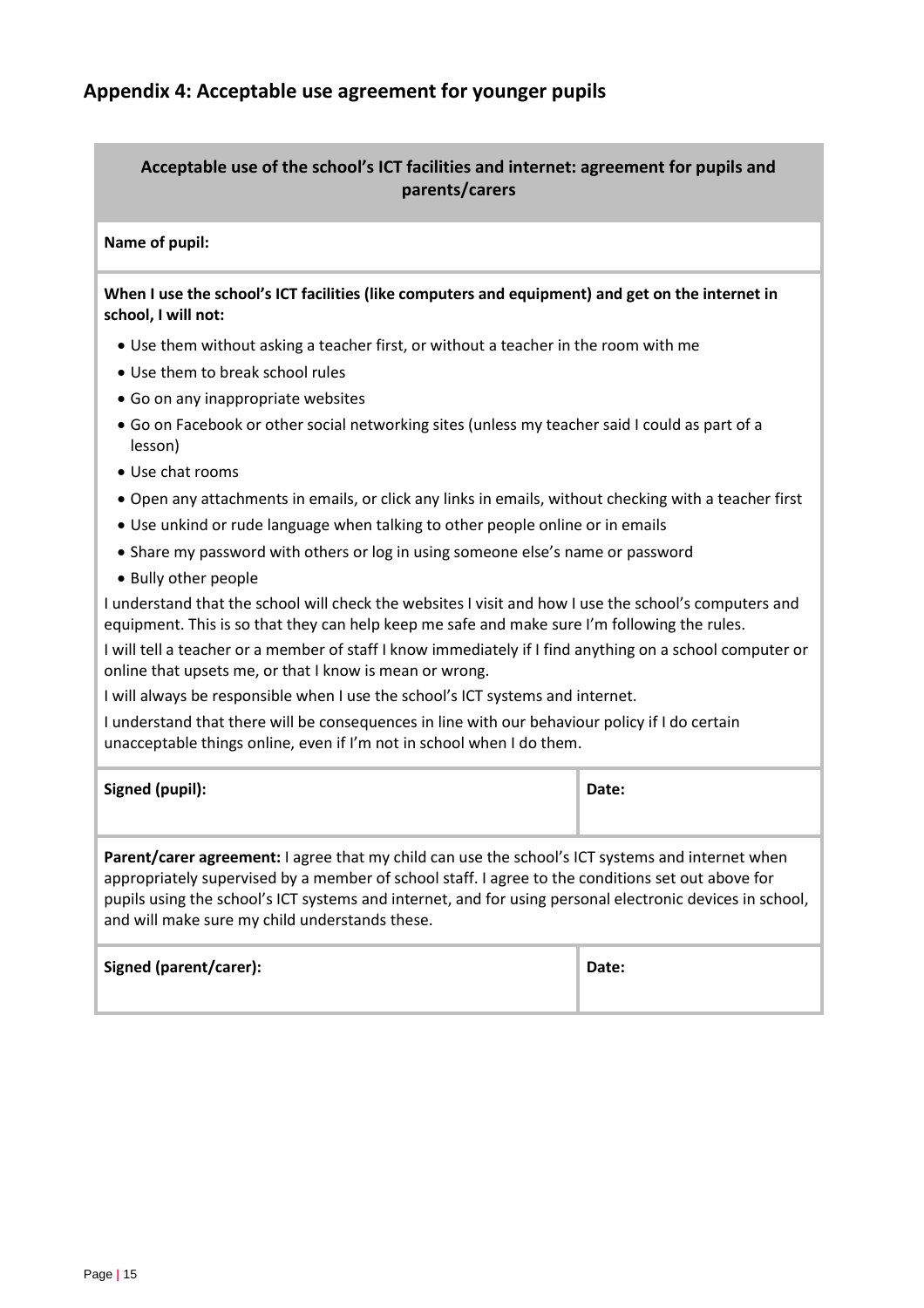# **Appendix 5: Acceptable use agreement for staff, governors, volunteers and visitors**

# <span id="page-15-0"></span>**Acceptable use of the school's ICT facilities and the internet: agreement for staff, governors, volunteers and visitors**

**Name of staff member/governor/volunteer/visitor:** 

When using the school's ICT facilities and accessing the internet in school, or outside school on a work device, I will not:

- Access, or attempt to access inappropriate material, including but not limited to material of a violent, criminal or pornographic nature (or create, share, link to or send such material)
- Use them in any way which could harm the school's reputation
- Access social networking sites or chat rooms
- Use any improper language when communicating online, including in emails or other messaging services
- Install any unauthorised software, or connect unauthorised hardware or devices to the school's network
- Share my password with others or log in to the school's network using someone else's details
- Share confidential information about the school, its pupils or staff, or other members of the community
- Access, modify or share data I'm not authorised to access, modify or share
- Promote private businesses, unless that business is directly related to the school

I understand that the school will monitor the websites I visit and my use of the school's ICT facilities and systems.

I will take all reasonable steps to ensure that work devices are secure and password-protected when using them outside school, and keep all data securely stored in accordance with this policy and the school's data protection policy.

I will let the designated safeguarding lead (DSL) and Senior IT Support Officer know if a pupil informs me they have found any material which might upset, distress or harm them or others, and will also do so if I encounter any such material.

I will always use the school's ICT systems and internet responsibly, abiding by the ELT ICT and Acceptable Use policy, and ensure that pupils in my care do so too.

| Signed (staff member/governor/volunteer/visitor): | Date: |
|---------------------------------------------------|-------|
|                                                   |       |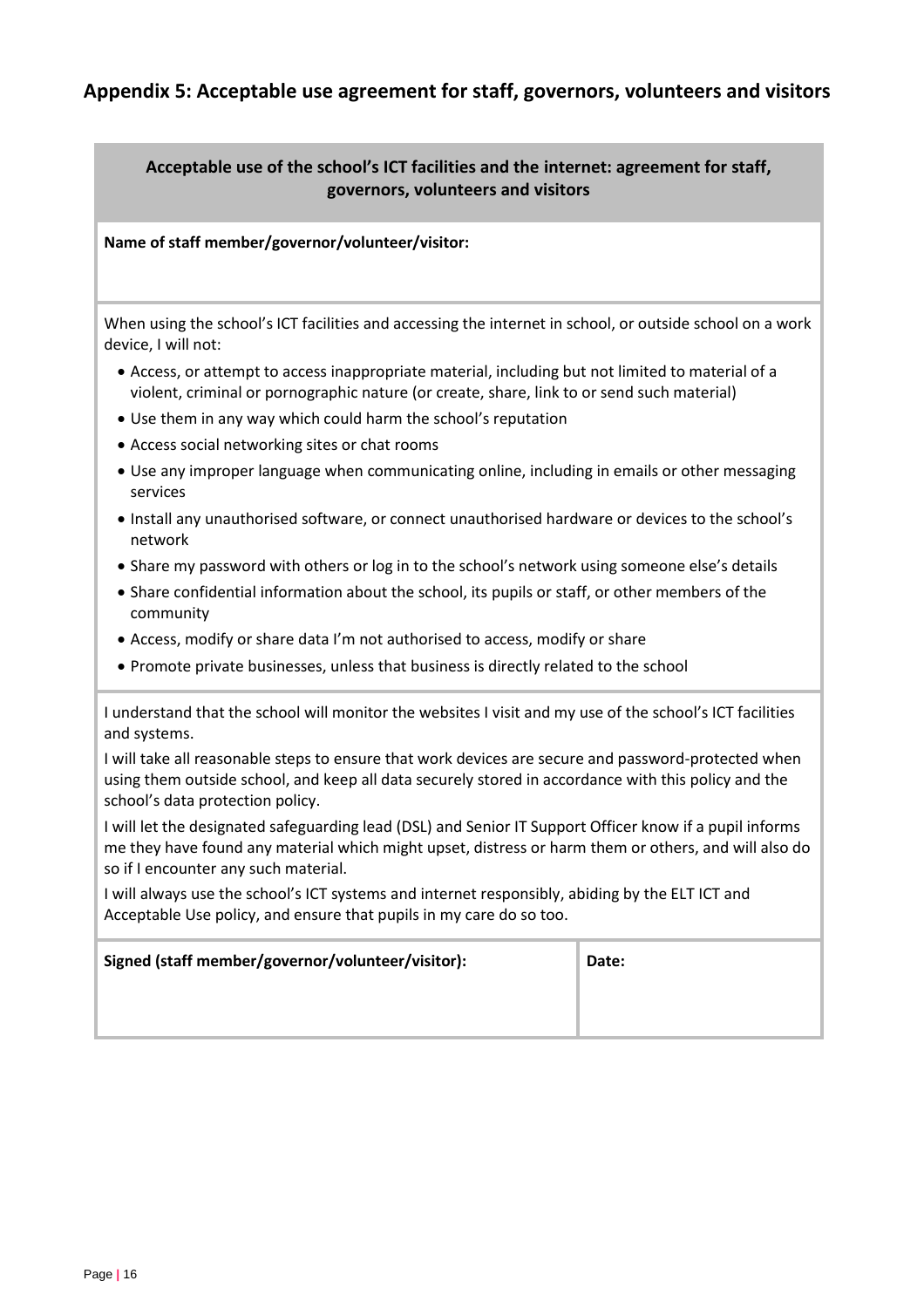# **Appendix 6: Online Live Lesson Acceptable Use Policy (AUP)**

## **Leadership Oversight and Approval**

Remote learning will only take place using Microsoft Teams. Microsoft Teams has been assessed and approved by the Trust central IT teams, the Headteacher and the Senior Leadership Team (SLT).

Staff will only use school accounts with learners and parents/carers. Use of any personal accounts to communicate with learners and/or parents/carers is not permitted.

Staff will use work provided equipment where possible. e.g. a school laptop, tablet or other mobile device.

Online contact with learners and/or parents/carers will not take place outside of the operating times as defined by the specific school SLT

All remote lessons will be formally timetabled; and scheduled in the specific class channel. Another colleague can be invited to support in the lessons. School leaders are able to be invited and should be able to drop in at any time.

Live streamed remote learning sessions will only be held during the agreed and published times by the SLT.

## **Data Protection and Security**

- 1. Any personal data used by staff and captured by Microsoft Teams when delivering remote learning will be processed and stored with appropriate consent and in accordance with the ELT data protection policy.
- 2. All remote learning and any other online communication will take place in line with current ELT confidentiality expectations as outlined in ELT Code of Conduct.
- 3. All participants will be made aware that Microsoft Teams records activity and that remote lessons are being recorded and stored on the ELT Microsoft platform.
- 4. Staff will not record lessons or meetings using personal equipment unless agreed and risk assessed by SLT and in line with our data protection policy requirements.
- 5. Only members of ELT community will be given access to Microsoft Teams.
- 6. Access to Microsoft Teams will be managed in line with current IT security expectations as outlined in the ELT ICT policy.

#### **Session Management**

- 1. Staff will schedule and ensure the correct class, time, and date of any sessions held are done using the correct method in Teams for their class.
- 2. Appropriate privacy and safety settings will be used to manage access and interactions. This includes all steps in the "Delivering online lessons – teacher guide"
- 3. When live streaming with learners:
	- contact will be made via learners' school provided email accounts and subsequent Microsoft Teams logins.
	- staff will ask the student to disable their video/mute their microphone at their discretion. Staff are able to remove the student from the lesson if they do not follow instructions.
- 4. It will be at the lead teacher's discretion if they would like students to use their camera later in the lesson to see students. This will be done by reminding students to be appropriately dressed and to use a blurred or picture background. Lessons will be recorded to safeguard all involved.
- 5. Live 1 to 1 sessions can take place with approval from a member of the SLT.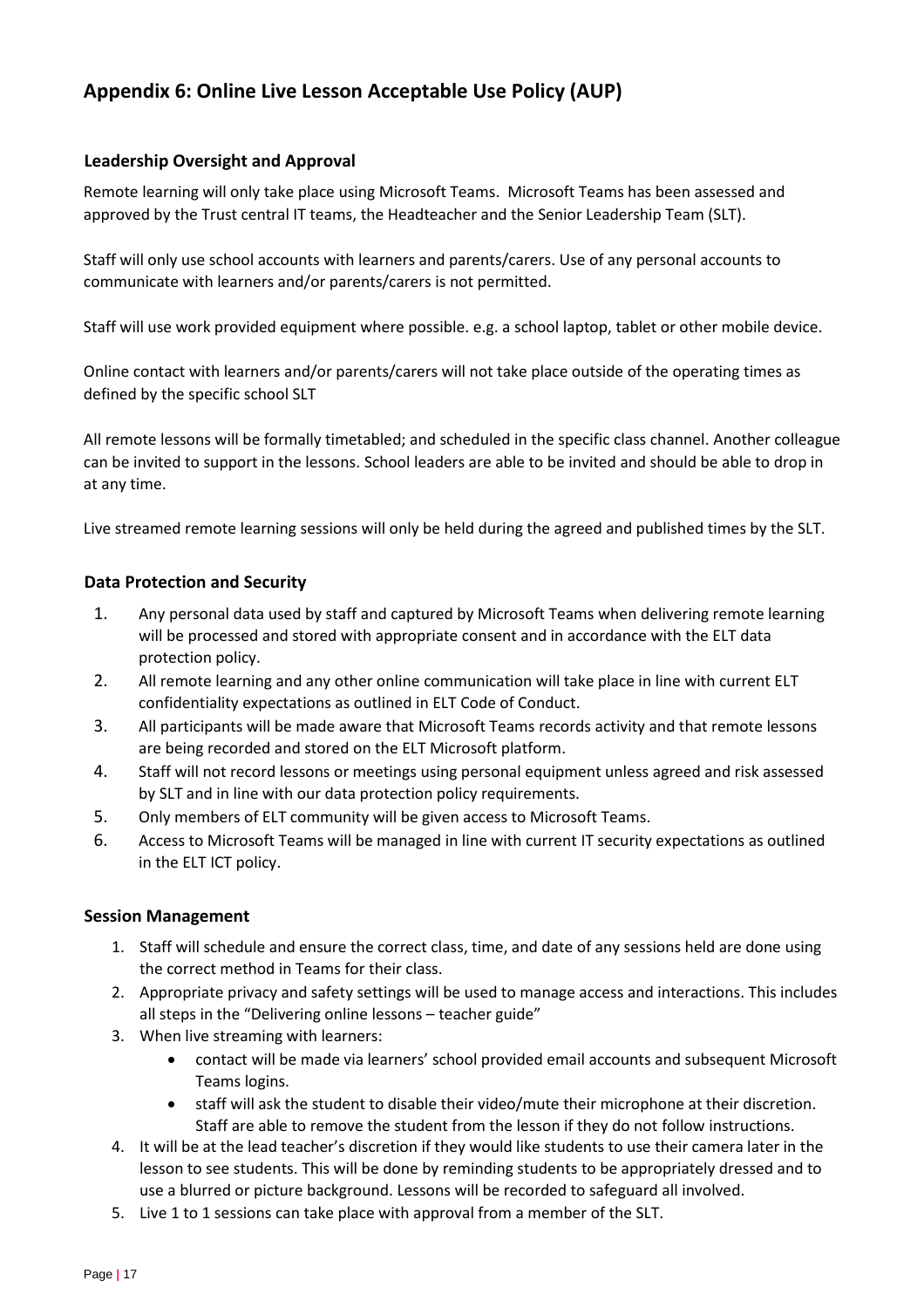- In this scenario a parent/carer is to be present in the room and a  $2^{nd}$  member of staff on the call. If this is not possible, the session must still be recorded.
- 6. Access links are not to be made public or shared by participants.
	- Learners and/or parents/carers must not forward or share access links.
	- If learners/parents/carers believe a link should be shared with others, they will discuss this with the member of staff running the session first who will seek permission from a member of the SLT.
- 7. Learners are encouraged to attend lessons in a shared/communal space or room with an open door and/or when appropriately supervised by a parent/carer or another appropriate adult.

## **Behaviour Expectations**

- 1. Staff will model safe practice and moderate behaviour online during remote sessions as they would in the classroom.
- 2. All participants are expected to behave in line with existing local school policies and expectations.
- 3. Staff will remind attendees of behaviour expectations and reporting mechanisms at the start of the session.
- 4. When live streaming, participants are required to:
- Ensure student cameras are to be switched off (at the teacher's/leader's discretion)
- Wear appropriate dress in case of a camera being accidentally turned on
- Check that personal information and/or unsuitable personal items are not visible, either on screen or in video backgrounds.

*All Educational resources will be used or shared in line with our existing teaching and learning policies, taking licensing and copyright into account.* 

## **Policy Breaches and Reporting Concerns**

Participants are encouraged to report concerns during remote sessions:

- 1. If inappropriate language or behaviour takes place, participants involved will be removed by staff, the session may be terminated and concerns will be recorded on SIMS/ CPOMS, reported to the line manager/HOD and DSL if a safeguarding concern.
- 2. Inappropriate online behaviour will be responded to in line with existing policies such as acceptable use of technology, allegations against staff, anti-bullying and behaviour.
- Sanctions for deliberate misuse may include, restricting/removing use, contacting police if a criminal offence has been committed.
- 3. Any safeguarding concerns must be reported to Designated Safeguarding Leads via CPOMS, in line with local schools Safeguarding policy.